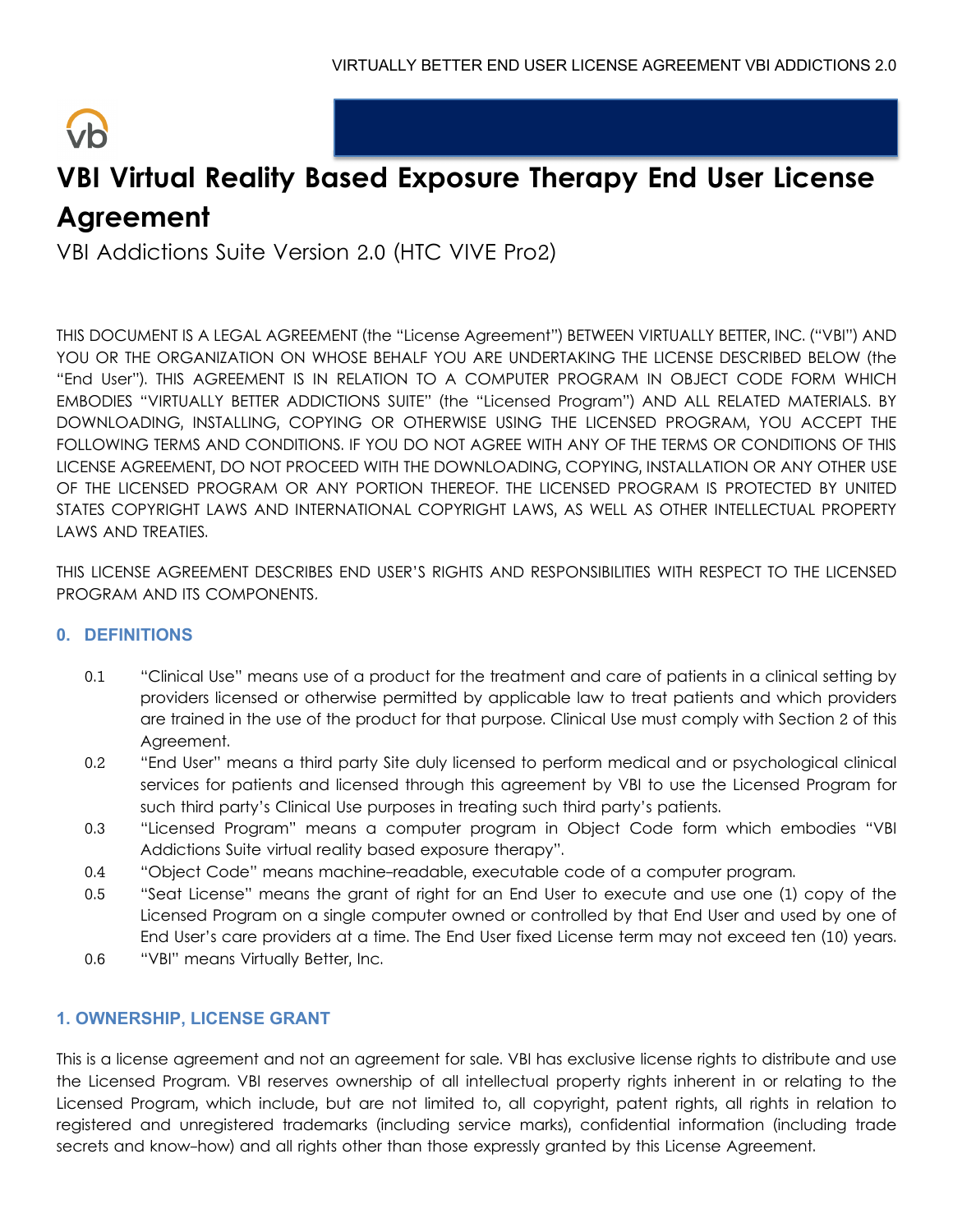User License. Subject to the payment of the fee required and subject to the terms and conditions of this License Agreement, we grant to the End User a limited, non-transferable, non-assignable, non-sublicensable, and nonexclusive and revocable license for Designated User(s) (as defined below) within End User organization to use Licensed Program on hardware approved or sold to the End User by VBI. End User may be licensed to install or use a SINGLE SEAT of the Licensed Program on hardware not explicitly provided or approved by VBI, however, VBI does not warrant the functionality on hardware not sold by VBI. "Designated User(s)" shall mean End User employee(s) acting within the scope of their employment, acting on End User's behalf, or for whom End User have purchased a license. "Additional User(s)" may be enumerated separately as part of a purchase agreement executed in conjunction with this license.

End User may not publish, distribute, extract, re-utilize, or reproduce any part of VBI Products in any material or form (including photocopying or storing it in any medium by electronic means) other than in accordance with the limited use license set out in these End User Licensing Agreement or as permitted by the United States Copyright Act. Except as expressly provided herein and the copyright notice, we grant no rights to you under any patents, copyrights, trademarks, trade secrets or any other proprietary rights. Notwithstanding the foregoing, VBI does not own the original personal information that Users input into VBI products.

#### **2. CLINICAL USE**

The Clinical Use of the Licensed Program by the End Users must comply with applicable United States laws and regulations, as well as the laws and regulations in the countries in which the Licensed Program will be used, governing medical devices intended for human use, including but not limited to 21 C.F.R. Part 812 and laws and regulations concerning registration and results reporting for clinical trials of medical devices promulgated under the Food and Drug Administration Amendments Act of 2007.

The End User must obtain informed consent from their patients before using the Licensed Program. The informed consent must contain language specific to the use of virtual reality for exposure thereby, such as:

"I understand that this treatment is a relatively new method for conducting exposure therapy. Using virtual reality environments might involve wearing a head-mounted display, which is like a helmet with mini-television screens in front of my eyes. The purpose of the virtual environment is to help me feel as if I am really in the situation of which I am afraid or learning to cope with. Thus, virtual environments may elicit anxiety or other physical/emotional responses, which are consistent with the treatment I wish to receive and designed to help me overcome my fears or other identified problem areas.

I understand that it is possible to experience transient adverse side effects from virtual environments, including motion sickness, disorientation, and dizziness. I agree to inform my psychologist if I experience such side effects and wait until I am no longer experiencing any such effects before beginning other activities, such as operating a motor vehicle. A very small portion of the population may experience epileptic seizures when viewing certain kinds of flashing lights or patterns that are commonly present in daily activities. Such people also may experience seizures while using the head-mounted display. I agree to inform my psychologist of any past epileptic activity, as this may affect their professional judgment about utilizing the virtual environments as part of my child's planned treatment."

#### **3. RESTRICTIONS**

The End User's use of the Licensed Program is subject to the following: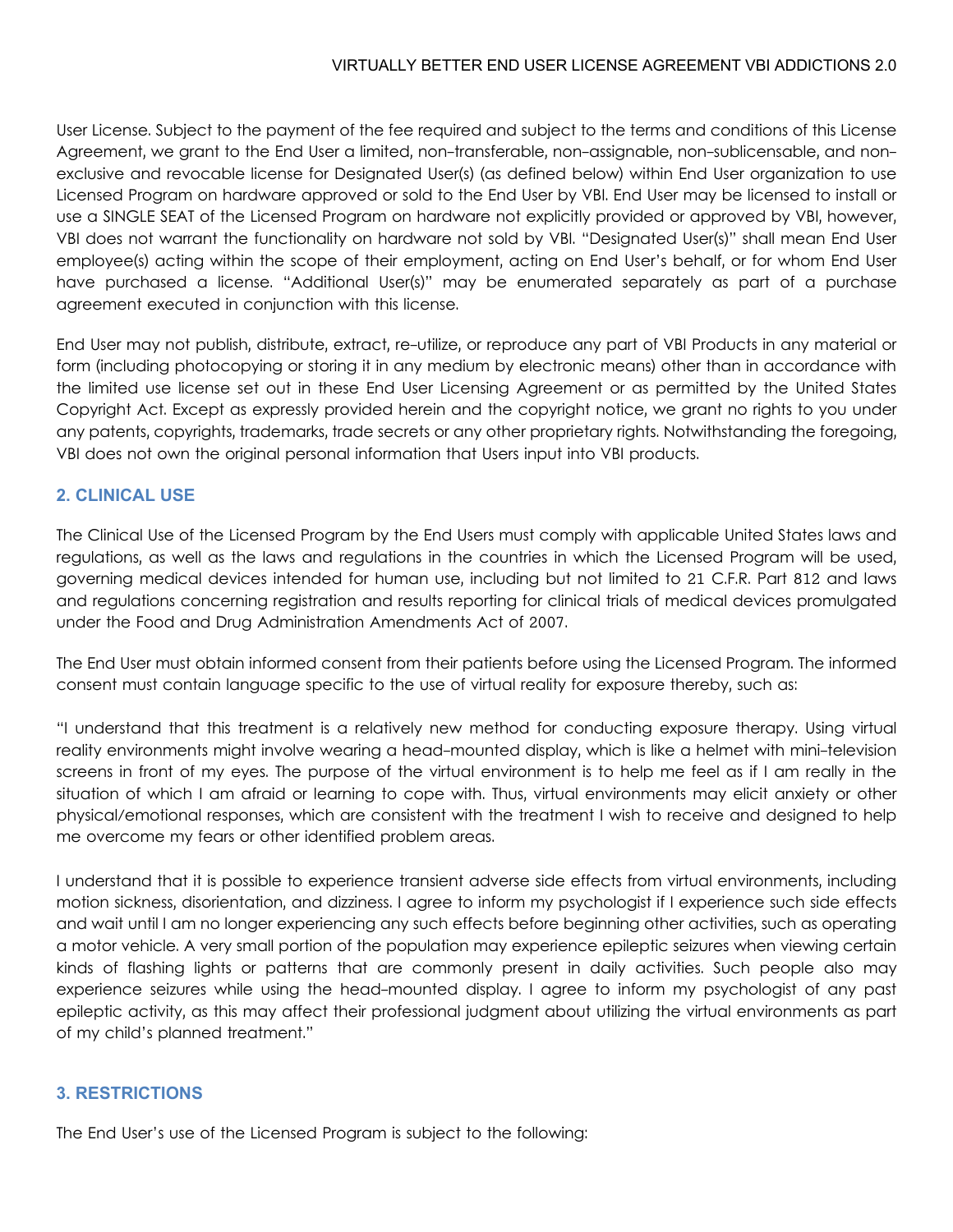End User must agree not to duplicate, provide, or otherwise make available the Licensed Program or any other material provided in support of the Licensed Program, including but not limited to documentation and the Licensed Program Object Code, in any form, to any person, party, or entity other than disclosure by End User to its employees and consultants to the extent that such disclosure is reasonably necessary to End User's use of the Licensed Program. End User must agree not to reverse engineer, decompile or disassemble the Licensed Program or otherwise attempt to derive the source code. End Users shall not use the Licensed Program to provide services to third parties whether by way of time-share, hosted services or other methods by which such third parties benefit from the use of the Licensed Program, other than the Clinical Use of the Licensed Program on End Users' patients at the Sites as applicable.

Notwithstanding the foregoing limited license grant, End User must acknowledge that certain components of the Licensed Program may be covered by so-called "open source" software licenses ("Open Source Components"), which means any software licenses approved as open source licenses by the Open Source Initiative or any substantially similar licenses, including without limitation any license that, as a condition of distribution of the software licensed under such license, requires that the distributor make the software available in source code format. VBI shall agree to provide a list of Open Source Components for a particular version of the Licensed Program upon End User's request. End User shall agree to comply with the applicable terms of such licenses and to the extent required by the licenses covering Open Source Components, the terms of such licenses will apply in lieu of the terms of the license agreement with the End User. To the extent the terms of the licenses applicable to Open Source Components prohibit any of the restrictions in this license agreement with the End User with respect to such Open Source Component, such restrictions will not apply to such Open Source Component. To the extent the terms of the licenses applicable to Open Source Components require VBI to make an offer to provide source code or related information in connection with the Licensed Program, such offer is hereby made. Any request for source code or related information should be directed by the End User only to (VBI DIRECTOR OF SALES). End User acknowledges receipt of notices for the Open Source Components for the initial delivery of the Licensed Program.

License to VBI. End User grants to VBI without charge the right to use, copy, modify and create derivative works of any and all suggestions, improvements, data, feedback, corrections and other information and contributions provided by End User to VBI regarding the Licensed Program; such use by VBI to be for the purpose of (i) improving the operation, functionality or use of VBI's existing and future software and products and (ii) publishing aggregated statistics about software quality, provided that no data in any such publication can be used to specifically identify the End User without prior written consent. End Users shall remove from the results prior to sending to VBI all information that may identify individual patients, including without limitation, all of the following data elements: patient name, contact information, medical record number, any personal information such as social security number or driver's license, photographs or other unique identifies including those found at http://www.oshpd.ca.gov/Boards/CPHS/HIPAAIdentifiers.pdf. Any information sent to VBI shall not be considered confidential or secret information of the End User.

End User acknowledges that VBI does not engage in the practice of any health or behavioral healthcare profession and its offer of software is not intended to or constitute the practice of any healthcare profession. VBI's software products or electronic tools or systems may be used by licensed providers to assess and treat their patients pursuant to the exercise of the provider's independent professional judgement. Use of VBI products or systems by unlicensed individual's constitutes a breach of the EULA, and VBI disclaims all liability for use of VBI products or systems in such circumstances. VBI products are also not to be used for health emergencies, and VBI disclaims all liability for use of our products or systems in connection with such emergencies.

#### **4. TERMINATION**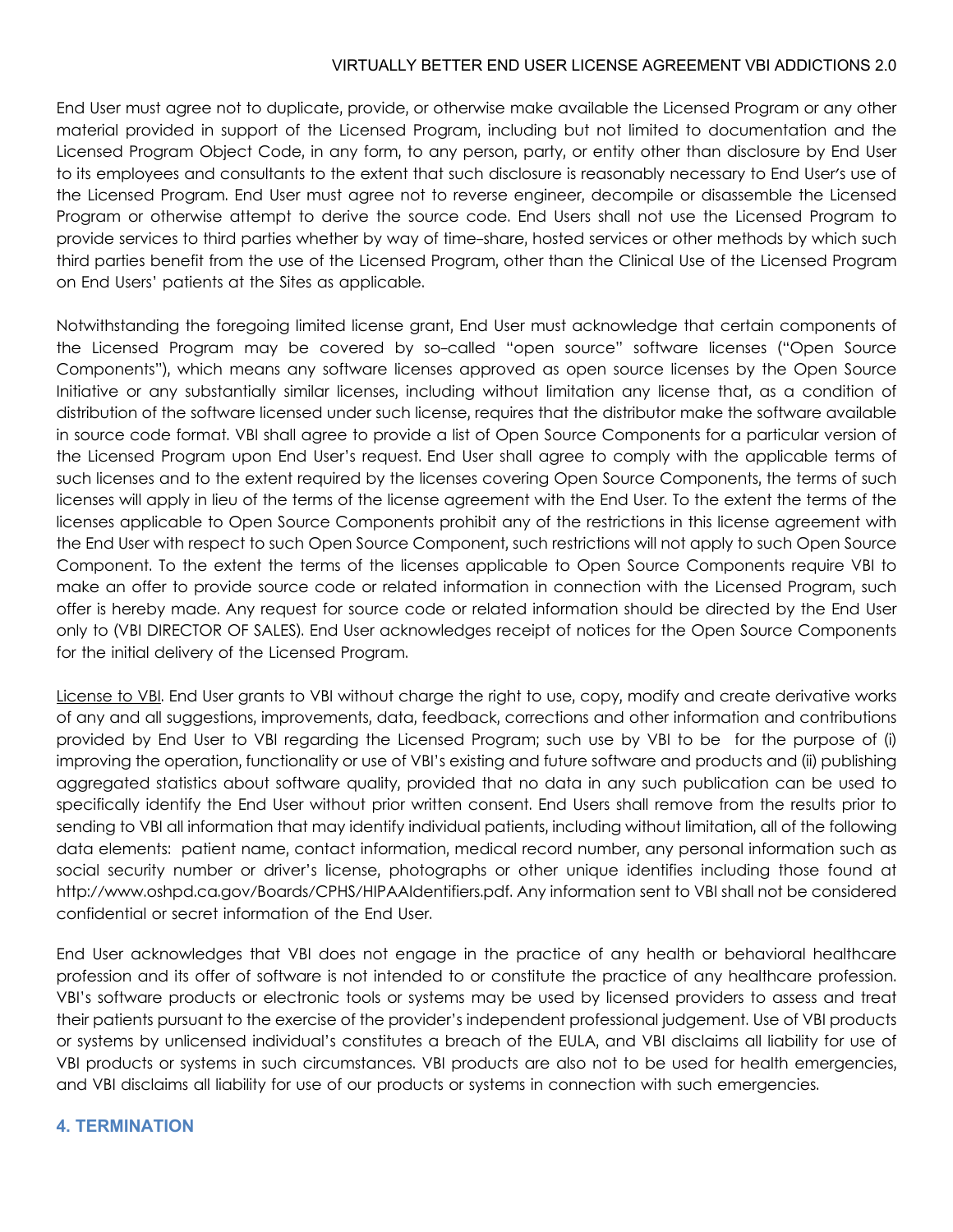In case of termination of this Agreement the obligations of the End User to VBI required under Section 3 (Restrictions); 5 (Warranty); 6 (Indemnification); and 7 (Insurance) of this Agreement shall continue. Upon termination End User shall immediately deliver to VBI or destroy all copies of the Licensed Program. In the event of termination or expiration of the licensing agreement, VBI will have no obligations to End User under the End User License Agreement.

#### **5. WARRANTY AND LIMITATION ON DAMAGES**

The licensed program is furnished to end user as-is. VBI makes no representations or warranties, express or implied. By way of example, but not limitation, VBI makes no representations or warranties of merchantability or fitness for any particular purpose, or that the use of the licensed program components or documentation will not infringe any patents, copyrights, trademarks or other rights.

Nothing in this Agreement shall be construed as:

- 1 a warranty or representation that anything made, used, sold or otherwise disposed of under any license granted in this Agreement is or will be free from infringement of patents, copyrights and trademarks of third parties;
- 2 a warranty or representation that the Licensed Program will operate uninterrupted or error free;
- 3 conferring rights to VBI to use in advertising, publicity or otherwise, the name of End User or of its employees or subsidiaries; or
- 4 conferring rights to End User to use in advertising, publicity or otherwise, the name, logo, trademark, or symbol of VBI, its affiliates, or employees.

Notwithstanding anything to the contrary contained herein, to the maximum extent permitted by law, in no event will VBI be responsible for any incidental, consequential, indirect, special, punitive, or exemplary damages of any kind, including damages for lost goodwill, lost profits, lost business or other indirect economic damages, whether such damages arise from claims based upon contract, negligence, tort (including strict liability) or other legal theory, resulting from a breach of any warranty or any other term of this agreement, and regardless of whether VBI was advised or had reason to know of the possibility of such damages in advance.

The licensed program is not designed, intended, or authorized for use in any type of system or application in which the failure of the system or application could create a situation where personal injury or death may occur (e.g., medical systems, life-sustaining or life-saving systems).

#### **6. IDEMNIFICATION**

End User must agree to defend, indemnify and hold harmless VBI and its officers, shareholders, directors, professional staff, employees and agents and their respective successors, heirs and assigns (the "Indemnitees"), against all liability, demand, damage, loss, or expense incurred by or imposed upon the Indemnitees or any one of them in connection with any claims, suits, actions, demands or judgments arising out of any theory of product liability (including but not limited to, actions in the form of tort, warrantee, or strict liability) for death, personal injury or illness (whether mental or physical), or property damage arising from End User's use, or other disposition of the Licensed Program, or a breach of this Agreement.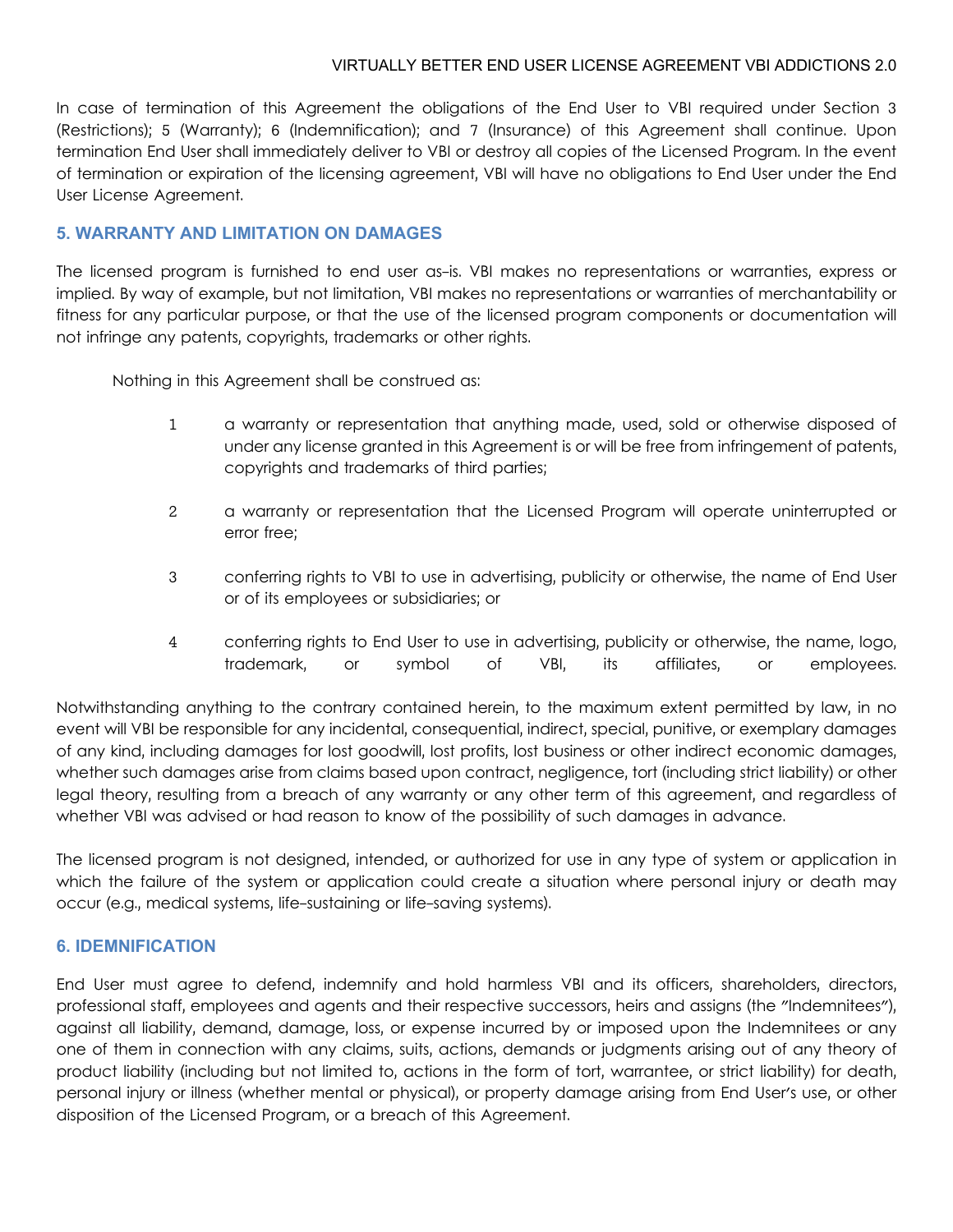End User must also agree, at its own expense, to provide attorneys reasonably acceptable to VBI to defend against any actions brought or filed against any of the Indemnitees with respect to the subject of indemnity contained herein, whether or not such actions are rightfully brought. To the extent that any proposed settlement directly affects VBI, End User shall obtain the approval of VBI before finally agreeing to such settlement proposal, which consent shall not be unreasonably withheld.

#### **7. HARDWARE LIMITED WARRANTY**

VBI warrants that for a period of ninety (90) days from the date of shipment from Us: (i) the media on which the Software is furnished as well as all peripheral devices provided by US will be free of defects in materials and workmanship under normal use.

This limited warranty extends only to You as the original licensee. Your exclusive remedy and the entire liability of VBI and its suppliers under this limited warranty will be, at Our option, repair, replacement, or refund of the Hardware if reported (or, upon request, returned) to the party supplying the Hardware to You.

#### **8. LIMITATION OF LIABILITIES**

In no event shall VBI's or its suppliers' liability to You, whether in contract, tort (including negligence), or otherwise, exceed the price paid by You. You agree that the foregoing limitations shall apply even if the above stated warranty fails of its essential purpose.

#### **9. INSURANCE**

End User must at its sole cost and expense, procure and maintain in effect a comprehensive general liability policy of insurance in single limit coverage of not less than One Million U.S. Dollars (\$1,000,000) per incident and Two Million U.S. Dollars (\$2,000,000) annual aggregate for death, bodily injury or illness (whether mental or physical) and Two Hundred Thousand U.S. Dollars (\$200,000) annual aggregate in property damage. Such comprehensive general liability insurance shall provide (i) product liability coverage and (ii) broad form contractual liability coverage for End User's indemnification. Each such policy of insurance shall name VBI as an additional insured and shall provide for not less than thirty (30) days prior written notice before any cancellation or material change in coverage shall be effective. A Certificate evidencing the current, comprehensive general liability policy herein defined shall be delivered to VBI within thirty (30) days of the Effective Date. End User shall maintain such insurance for so long as End User is using the Licensed Program if the insurance is a claims made policy and for term of the End User's license agreement plus five (5) years if the insurance is not a claims make policy. Notwithstanding anything to the contrary above, End Users that are government entities are permitted to use their program of self-insurance, rather than meet the insurance requirements as set forth above.

The minimum amounts of insurance coverage required under Section 7 shall not be construed to create a limit of End User's liability with respect to its indemnification in Section 6 of this Agreement.

#### **10. VERIFICATION**

VBI or a certified auditor acting on VBI's behalf, may, upon its reasonable request and at its expense, audit End User with respect to the use of the Licensed Program. Such audit may be conducted by mail, electronic means or through an in-person visit to End User installation site. Any such in-person audit shall be conducted during regular business hours at End User facilities and shall not unreasonably interfere with End User business activities. VBI shall not remove, copy, or redistribute any electronic material during the course of an audit. If an audit reveals that End User are using the Licensed Program in a way that is in material violation of the terms of the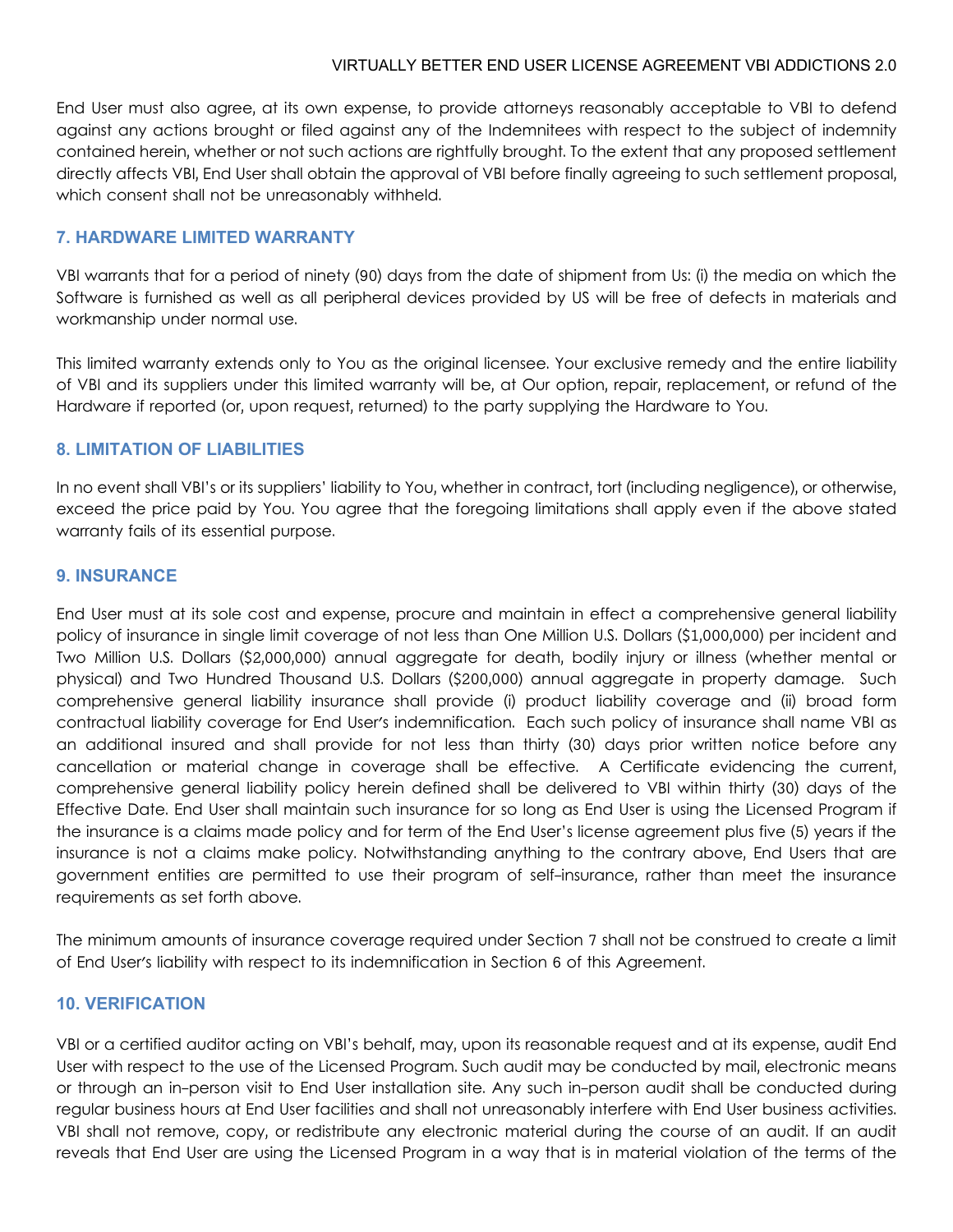License Agreement, then End User shall pay VBI reasonable costs of conducting the audit. In the case of a material violation, End User agree to pay VBI any amounts owing that are attributable to the unauthorized use. In the alternative, VBI reserves the right, at our sole option, to terminate the licenses for the Licensed Program.

#### **11. THIRD PARTY LICENSED PROGRAM**

Installed configurations of the Licensed Program may provide menu links to third party applications, libraries or code (collectively "Third Party Licensed Program"). Third Party Licensed Program does not comprise a licensed part of the Licensed Program. In some cases, access to Third Party Licensed Program may be included along with the Licensed Program delivery as a convenience, or in conjunction with a support agreement. Licensee acknowledges that use of any Third Party Licensed Program may be covered by the owners' respective license agreements or restrictions.

#### **12. PAYMENT AND TAXES**

Unless other terms are specifically agreed to and included by Us, all payments under this License Agreement are due immediately upon delivery or installation of the Licensed Program. If indicated below, within thirty (30) days of the date We provide an invoice to End User by mail or email.

#### **13. SUPPORT AND UPDATES**

End User is not entitled to any support for the Licensed Program under this License Agreement. All support must be purchased separately and will be subject to the terms and conditions contained in the purchased support agreement. End User is entitled to receive minor version updates to the Licensed Program (i.e. versions identified as follows (X.Y, X.Y+1). End User are not entitled to receive major version updates (i.e. X.Y, X+1.Y) or bug fix updates to the Licensed Program (X.Y.Z, X.Y.Z+1), unless purchased independently of this license or covered under a purchased support agreement.

#### **14. MISCELLANEOUS**

Applicability. The license granted herein applies only to the version of the Licensed Program available when purchased in connection with the terms of this License Agreement. Any previous or subsequent license granted to End User for use of the Licensed Program shall be governed by the terms and conditions of the agreement entered in connection with purchase of that version of the Licensed Program.

Controls. End User agrees that End User will comply with all applicable laws and regulations with respect to the Licensed Program. The Licensed Program, including technical data, is subject to U.S. export control laws, including the U.S. Export Administration Act and its associated regulations, and may be subject to export or import regulations in other countries. Customer agrees to comply strictly with all such regulations and acknowledges that it has the responsibility to obtain licenses to export, re-export, or import Licensed Program.

Identification. End User agree to be identified as a customer of ours and End User agree that We may refer to End User by name, trade name and trademark, if applicable, and may briefly describe End User business in our marketing materials and web site.

Assignment. End User may not assign this License Agreement without Our prior written consent, which will not be unreasonably withheld. This License Agreement will inure to the benefit of Our successors and assigns.

Completeness. End User acknowledges that this License Agreement is complete and is the exclusive representation of our agreement. No oral or written information given by Us or on our behalf shall create a